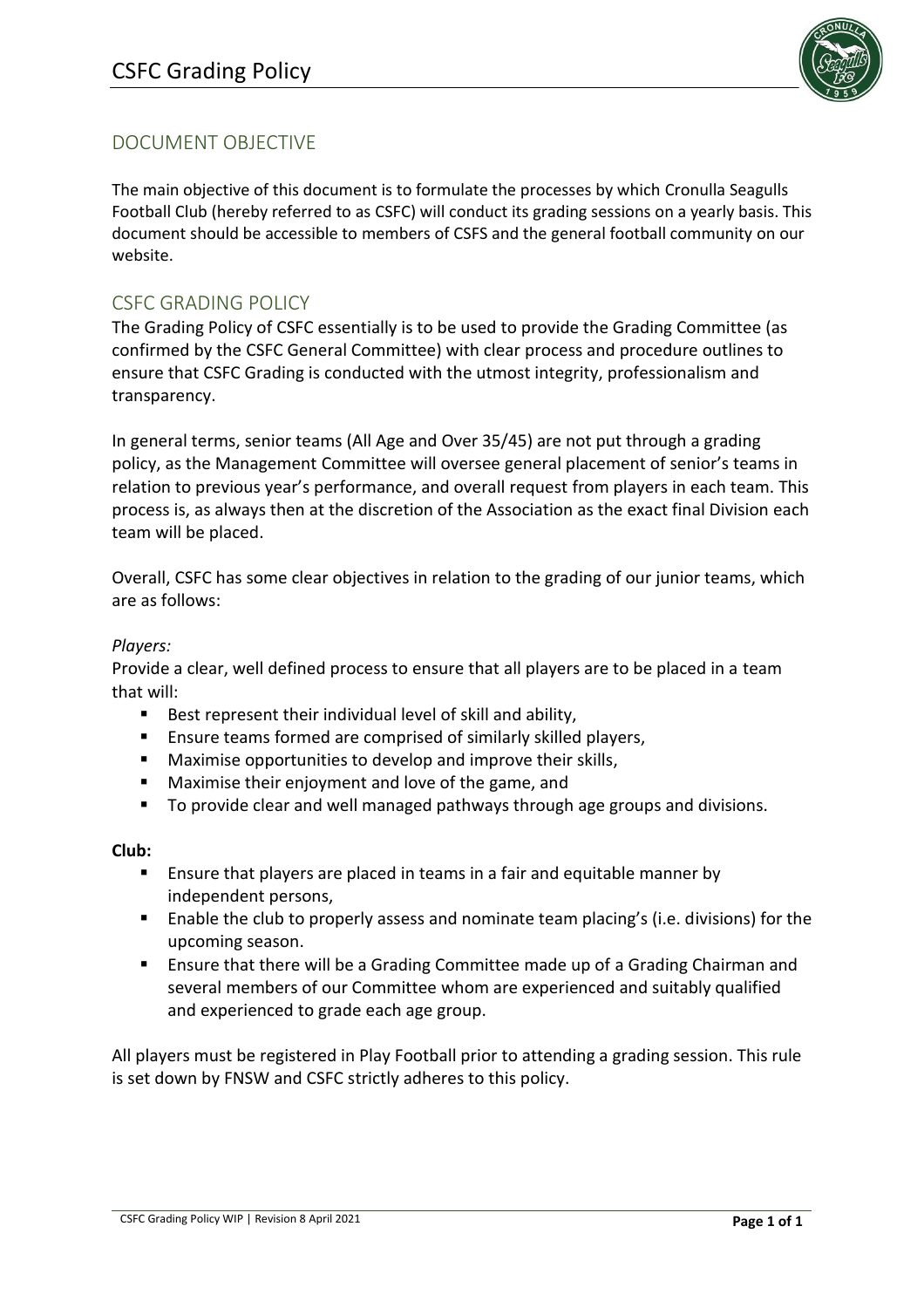

## TEAM SELECTION & GRADING CRITIERIA

The basis of initial selection will be the combination of the above skill rating and the following:

- Merit The application of both individual and team skills in the game of football in grading trials the Grading Committee will be primarily assessing the following criteria and aspects of players:
	- 1. Ball Control / Dribbling
	- 2. Passing
	- 3. Shooting
	- 4. Heading (From U11's on)
	- 5. Tackling
	- 6. One on One
	- 7. First Touch
	- 8. Speed and endurance
	- 9. Teamwork and
	- 10. Strength.
- Grading reports submitted by team coaches at the end of the prior season.
- Where a player has been selected in a representative academy/SAP team consideration of the rules and bylaws of the appropriate Regions e.g. SSFA requirements for player placements should be acknowledged.

The objective of the initial selection of teams is to group players with similar ability together.

CSFC will do their best to follow the guidelines set out by the SSFA in relation to capping team numbers. However, consideration will be given where a team requests a variation to these numbers or if the Club deems it appropriate for a variation.

In age groups where there are two or more teams the higher graded team would generally and where appropriate, have fewer players in the team with the opportunity to promote players at a later date, (eg: the team graded 13B may have 14 players and the team graded 13D may have 16 players). This will also allow opportunity for the higher graded team to "borrow up" from the lower graded team, where under SSFA rules, teams are not allowed to borrow players from a team graded higher than themselves.

If the age group is still open for registration the teams already selected can only have new players added to them by having new, or late registering, players coming in to the lower graded team and players, with the appropriate skill and ability &/or rated the highest during grading are to be transferred to the higher graded team at the Registrars discretion.

Players up to and including the age of 16 cannot register to play in an age group more than 2 years older than the age they turn in the year of registration.

The Club appreciates and supports the fact that some players play primarily for social reasons and wish to form teams on this basis. As a result, we make a commitment to attempt to meet requests to play with friends (excluding A and B grade sides) and will make every effort to allow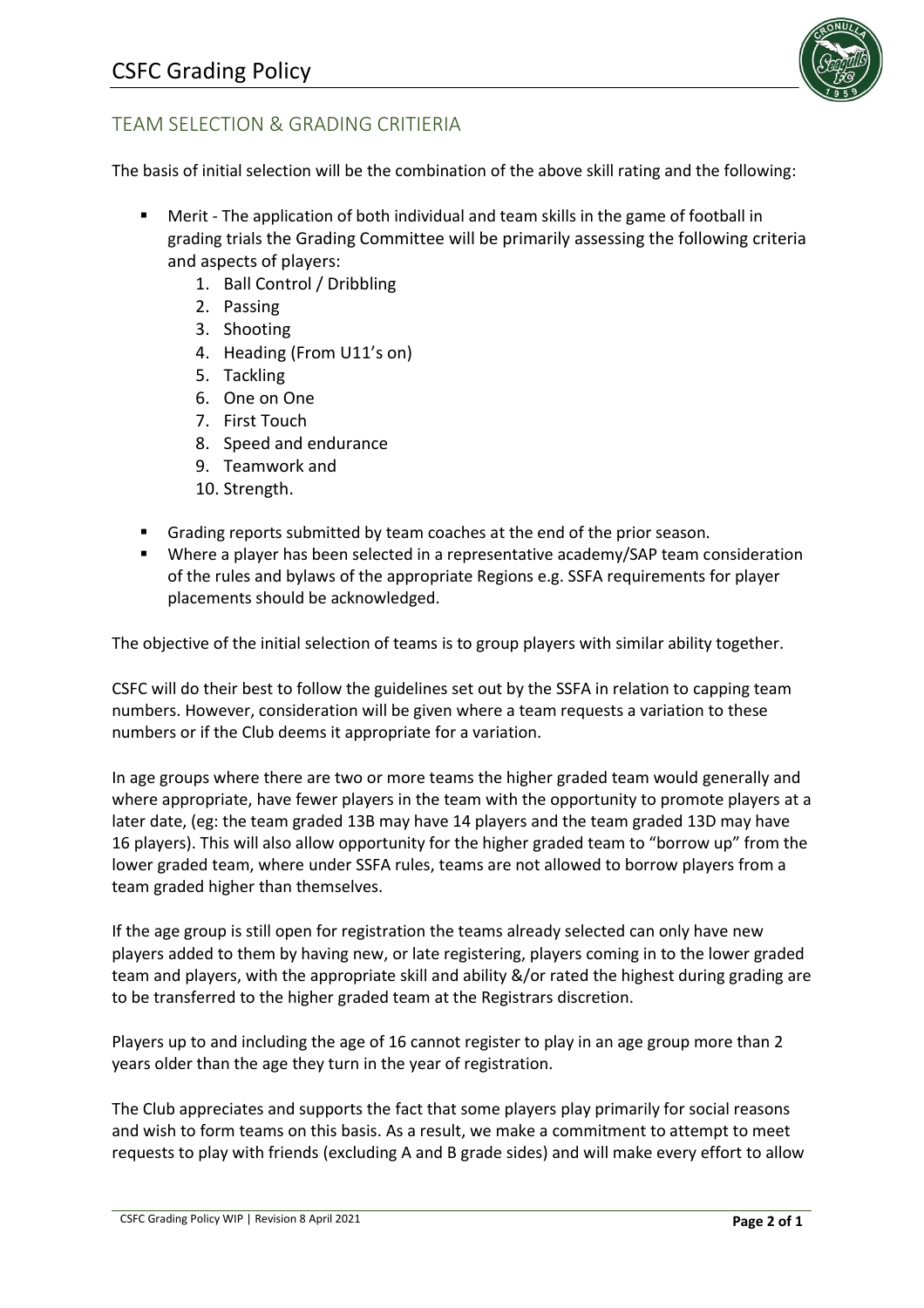

wish list teams based upon submitted lists of players in a timely manner (at least 2 weeks prior to SSFA Grading deadline).

For A and B grade sides from U07's to U18's, teams will be selected based upon the matching of players' abilities, although extenuating circumstances of course will be considered. Where players request to play together in a small group as opposed to an entire team, they will be graded in the team based on the grade of the lowest graded of the two players.

## ADULT TEAM REQUESTS | UNDER 18 & ABOVE

Please email your full team lists to registrar@cronullaseagullsfc.com prior to February 1st and provide contact details [Mobile number & Email Address] for a Coach and/or Manager. If you do not yet have a Coach/Manager, please nominate a team organiser that we may contact should we have any queries regarding your team.

After players have been selected into teams, the Grading Chairman together with suitably qualified Committee Members, shall determine the grades to be requested from the SSFA for the coming season. In doing this, they will reference grading sheets from the previous year, previous year's results and any movement of players within the age group.

Players shall play in the team in which they are selected. In the event that a player wishes to transfer to another team within the Club they are to provide a written request, outlining the reasons for the transfer, and submit it to the Club's Secretary. The Club's Secretary will liaise with the Grading Chairman and any other relevant Committee Members to review and consider the request. Once a decision has been made, this will be communicated as soon as possible to the player or player's parents/carer.

All players shall be eligible for selection in their applicable age group as defined by the Rules and By-Laws as published by the SSFA.

Any request for consideration for an exception to the above 'age group' rule must be submitted, in writing, and addressed to the Club's Secretary, documenting reasons for the request and is to be accompanied by parental consent for players under the age of 18 years. The Club Secretary will discuss these requests with the Grading Chairman and Club Secretary and where the Club's consent is granted, shall report these requests to the SSFA for their final consent.

*It must not be assumed that players that played in an older age group the previous year will be permitted to do so in the following year, It must be made clear to players wishing to play in an older age group that it be reviewed on a case by case basis and reviewed annually at each new registering year.*

From time to time an age group may have an imbalance of player numbers. This may require players to play above their age group. If this situation arises, the following is to apply:

- Players may only be requested to play up; they cannot be forced to play up.
- The Grading Chairman and/or Cub Secretary can refuse a player from playing up if they are of the opinion that it will be detrimental to the player's performance or well-being.